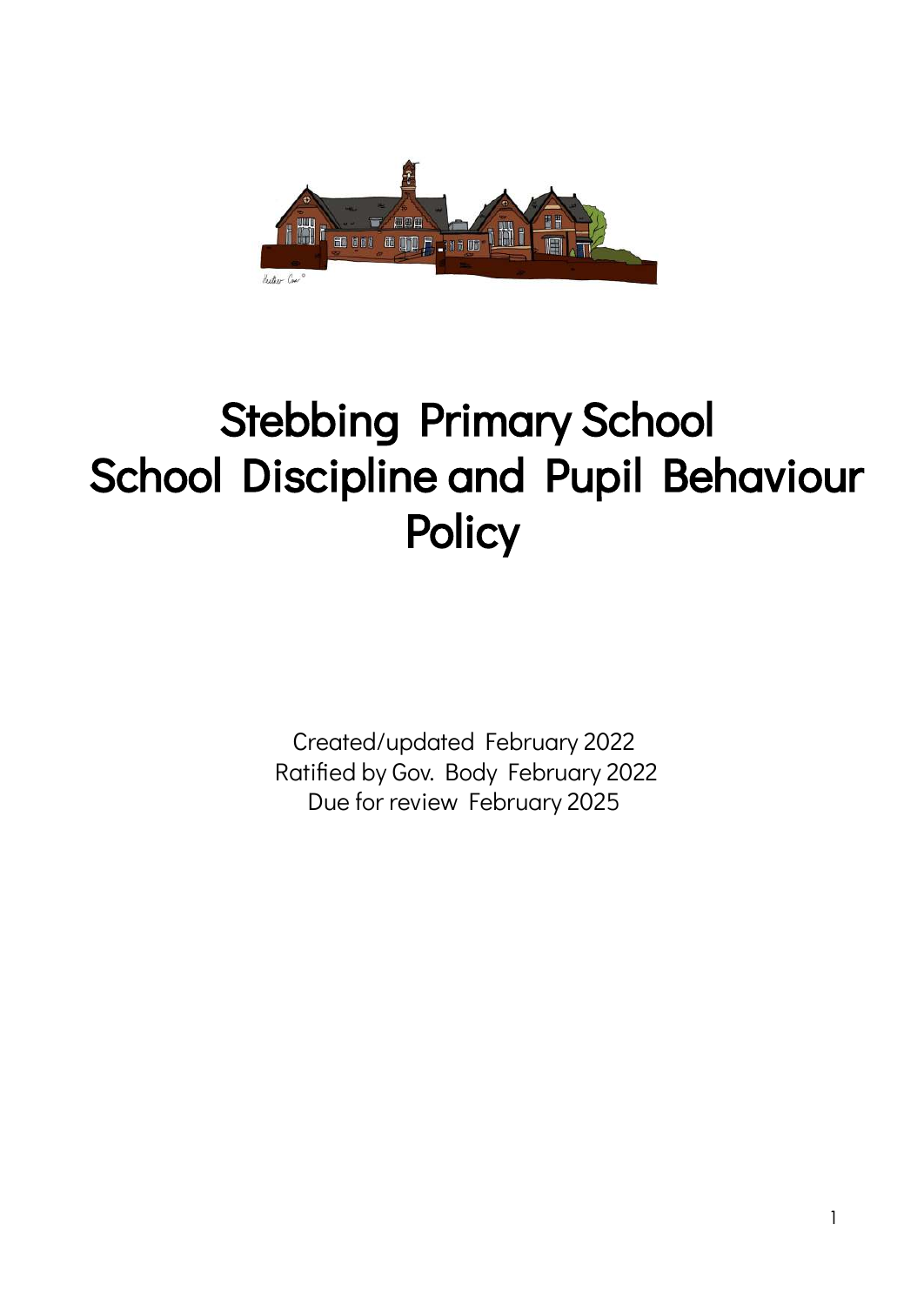## Introductory statement

This document is a statement of the aims, principles and strategies for the fostering of social and moral skills, and the maintenance of good behaviour and discipline at Stebbing Primary School.

## Aims

- Develop self-discipline, self-motivation, self-esteem and responsibility for their own work and for their actions towards other people.
- Develop a positive attitude towards learning and the ability to sustain concentration and develop capacity for personal study and independent learning.
- Develop good behaviour, courtesy, trustworthiness and respect for people and property.
- Form constructive relationships with one another, with teachers and other adults, and work collaboratively.
- Show respect for other people's feelings, values and beliefs.
- Promote a positive ethos in school.
- Ensure there is partnership between home and school and work together to demonstrate positive behaviours.
- Ensure a consistent approach and have clear expectations of what is defined as positive and negative behaviour.
- To set out the expectations and the sanctions associated with different behaviours.

## Summary of the main areas covered by this policy

- 1. Creating a positive ethos and environment
- 2. POsitive behaviour management system
- 3. Dealing with behaviour incidents
- 4. Partnership with parents
- 5. Exclusion

# 1. Creating a positive ethos and environment

We believe that creating a climate for good behaviour and having high expectations of our pupils is fundamental to any system of behaviour management and pastoral care. To this end we endeavour to:

- Provide an environment that is welcoming, comfortable and safe
- Maintain a culture of openness, approachability and acceptance
- Be an inclusive school, providing equal opportunities for all children
- Maintain an environment that recognises effort and achievement
- Value each pupil's personal experiences and lifestyle
- Recognise positive behaviour displayed by pupils and ensure pupils meet the behaviour expectations
- Make pupils aware if their behaviour is unacceptable and the consequences for this and explain our behaviour expectations
- Model the behaviour we expect from our pupils.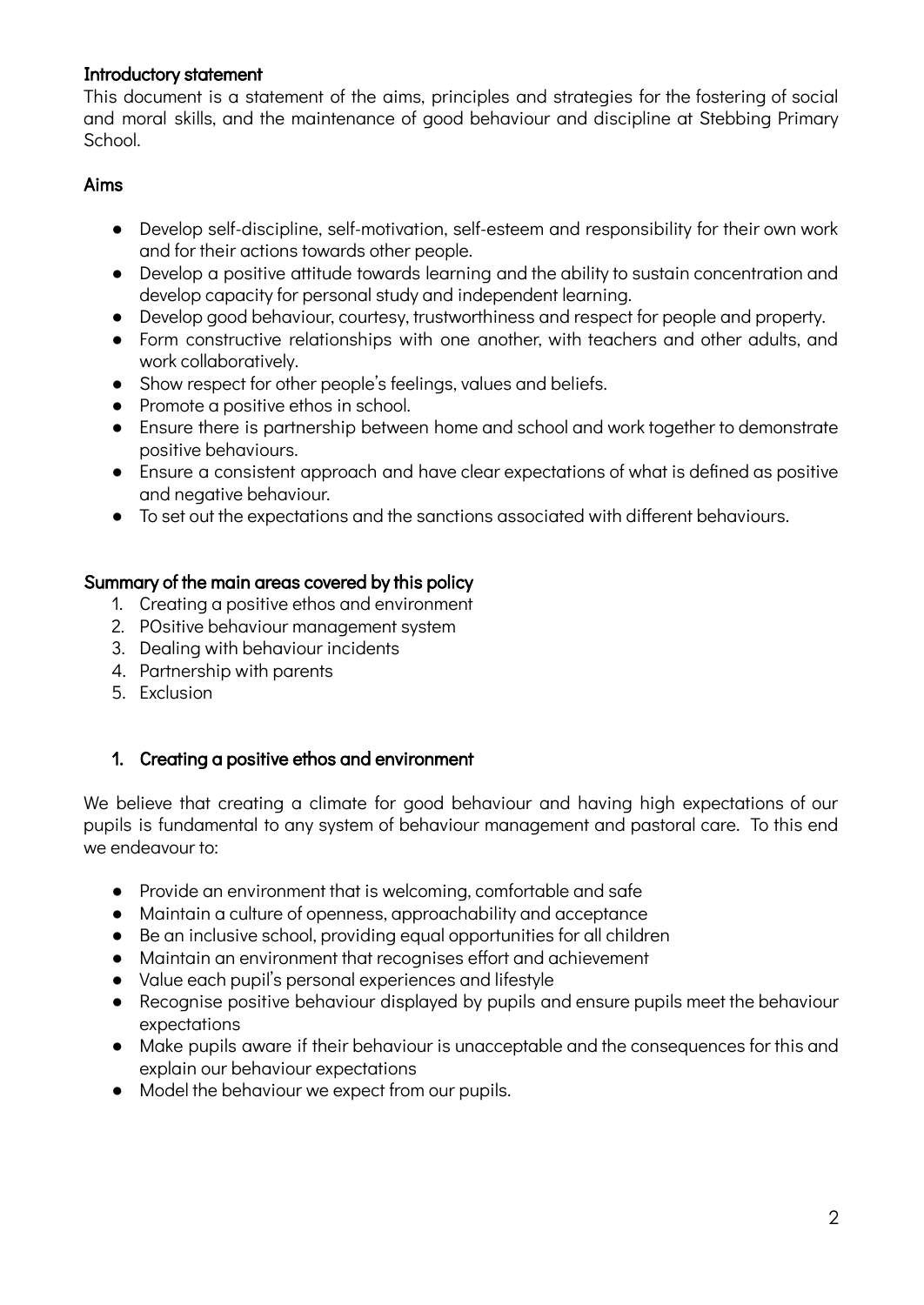## 2. Positive Behaviour Management System

Stebbing Primary recognises positive behaviour and celebrates achievements in the following ways. We use Dojo as our behaviour system in school (see appendix A for further details) This is our guide to positive behaviours we expect to see from anyone in our school community:

Being helpful **Being kind** Being kind Good manners Listening Teamwork Teamwork Working hard **Perseverance** 

#### Informal rewards -

Dojos, positive verbal or written comments, visiting another member of staff and sharing their successes, in-class rewards such as stickers/certificates.

#### Formal rewards -

Weekly celebration assembly Headteacher's awards, DOJO winners recognised, lunchtime award, year 6 award, visiting a member of SLT to share successes.

Examples of some methods we use to achieve this are:

- A whole school approach to behaviour
- Circle time/PSHF discussions
- Class discussions
- School Council
- Year 6 responsibilities (House Leaders and Captains)
- Clear health and safety guidelines for children
- Displays of children's work
- Extra-curricular clubs
- Playtime equipment (large apparatus and small games) chosen by the pupils
- A "quiet area" in the playground
- Sharing assembly where work and behaviour is celebrated publicly
- Dojo time where the children can choose an activity as a reward demonstrating positive behaviour and attitudes to learning.
- Learning mentoring
- 6s and 7s/9s, 10s, 11s
- Lego therapy
- Year 6 adult learning buddies
- Year 6/reception buddies
- Zones of regulation
- Play leaders
- Behaviour Plans (when required)
- Learning Mentoring (when required)

### 3. Dealing with and reporting behaviour incidents

We use class DOJO as a way of rewarding positive behaviours. Each child has their own avatar and works towards earning points to exchange for various classroom rewards. Classes decide on these rewards collectively. The core principles which children work towards are:

Being helpful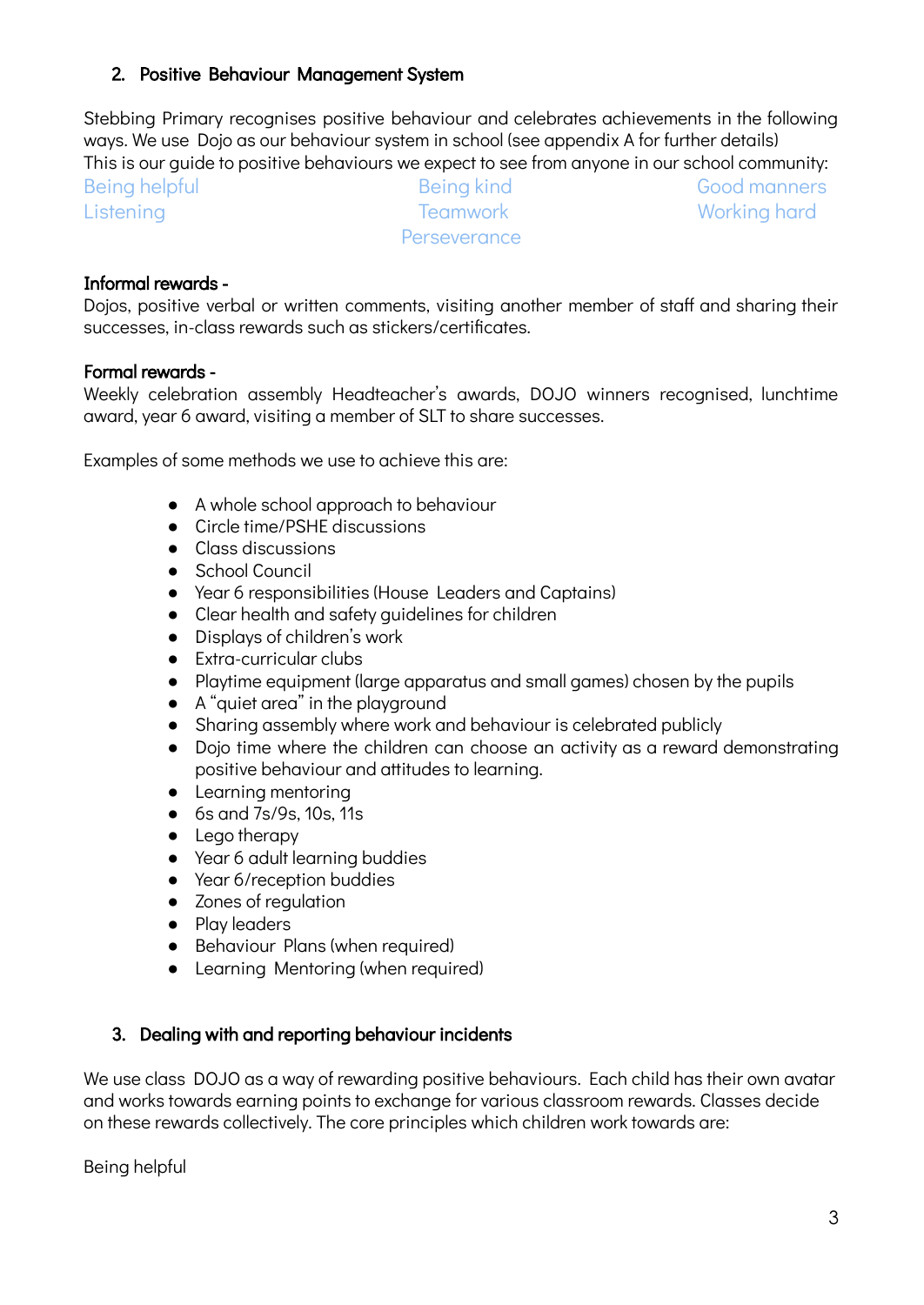Being kind Good manners Listening Teamwork Working hard Perseverance

Rewards for good behaviour, kind or helpful acts and positive attitudes are also awarded in class by the class teacher, by the midday assistants at lunch, and by the Headteacher during sharing assembly each week. Members of staff and children may nominate others to receive the rewards.

Misbehaviour is dealt with as quickly as possible, and can be dealt with by any adult in the school. Care is taken to explain the consequences of a child's actions and to help the child to understand these and to consider more appropriate behaviour. Consequences can take the form of: restorative justice conversations, lost privileges, completing work, and/or writing a letter of apology. Consequences will always aim to link directly to the inappropriate behaviour, For example if a child is misbehaving at lunchtime then they may miss their lunchtime.

Midday assistants report misdemeanours that occur during lunchtime break to class teachers or another member of the class team when necessary.

Repeated incidents of unacceptable behaviour will be handled by creating a behaviour plan which will track the child's behaviour throughout the day allowing us to highlight any trigger points and work through them or refer them to one of our mechanisms for support (see section 1).

In cases of serious incidents or persistent misbehaviour, parents are notified and may be invited in to school to discuss how school and home can work together to modify the behaviour. These incidents are recorded on our online system CPOMs.

Although very rare and a last course of action, in some cases we may feel it is necessary to impose an after school detention, for which 48 hours notice is given to parents, and lasts for half an hour from 3.00 to 3.30 pm.

# 4. Partnership with parents

Parents are invited to school for a family consultation with the class teacher, to discuss their child's work and behaviour twice each year, with book looks throughout the year. They may arrange appointments at other times if they wish.

Parents of children with emotional and/or behaviour difficulties or who have SEN support in place are invited to take part in a termly review of the plan. The SENCO or Headteacher may also attend these.

# 5. Exclusion

Although not our usual practice and a consequence which has not been used in school for a number of years, in the rare case where a child's behaviour is likely to cause injury to themselves or others, or is seriously disrupting the work of other children, exclusion may be necessary. Under these circumstances current legislation will be followed.